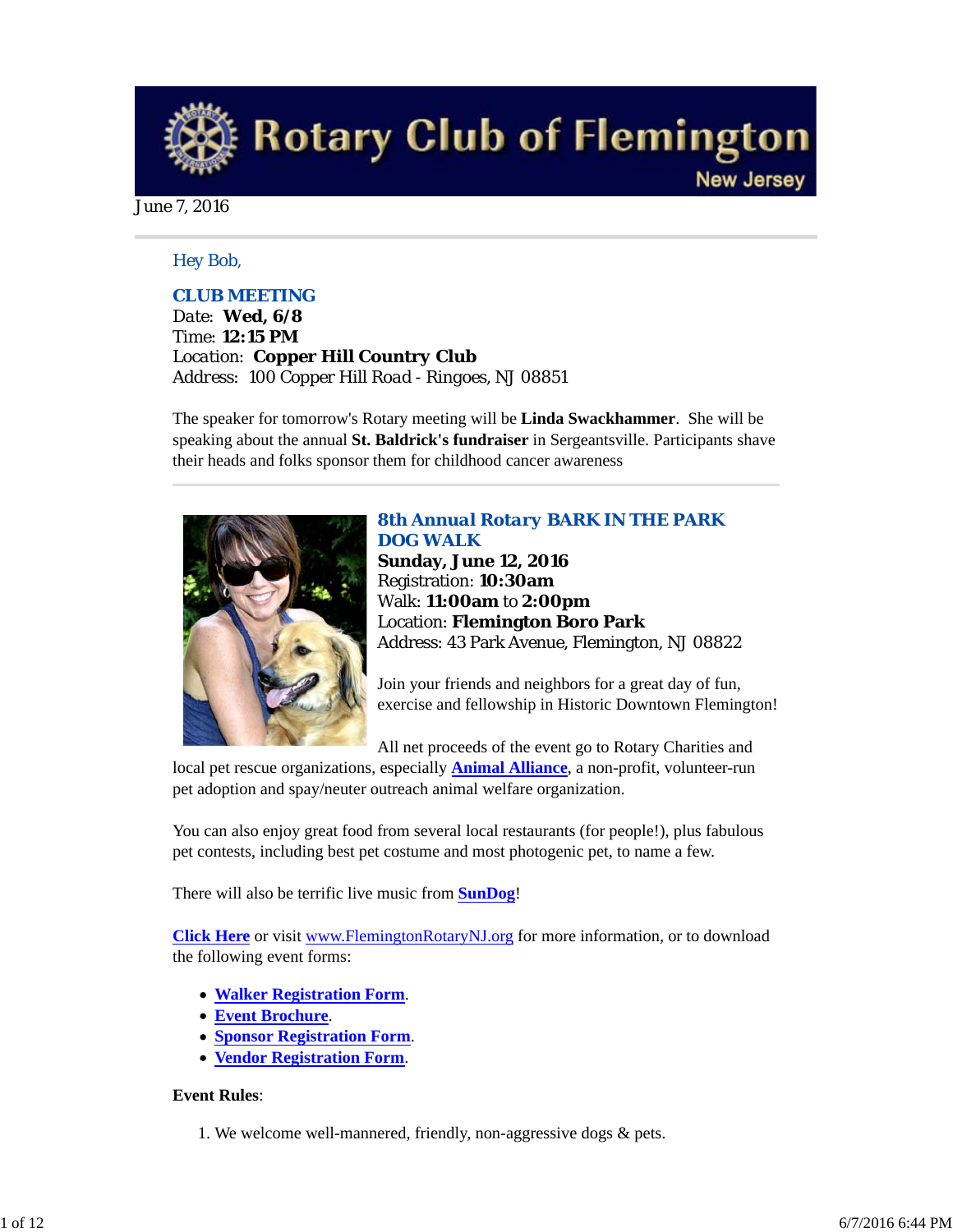- 2. Leashes are required (no longer than 6' & no retractable leashes, please).
- 3. Walk will take place rain or shine no refunds.
- 4. Dogs should wear current rabies tag or have proof of vaccination.
- 5. Limit 3 dogs per walker.
- 6. Scooping is required (bags provided).
- 7. Please stay on the sidewalks.



*PEDALS FOR PROGRESS Bicycle, Sewing Machine & Sports Equipment Collection* **Saturday, June 11, 2016** Time: **9am** to **12noon Flemington Presbyterian Church** 10 East Main Street - Flemington, NJ

Joe Ziegler hopes that you can join us for another Collection at the Flemington Presbyterian Church. Items to be collected include **Used Bicycles** (adult and child), **Used Sewing Machines** (in working condition) and **Sports Equipment** (soccer balls, baseball gloves, etc. that can fit in the shipping containers between the bikes). The collection is sponsored by the Flemington Presbyterian Church and the Rotary Club of Flemington.

Please help do your part to put unused bikes to good use in the developing world.

## *Requirements*:

- Bikes should be rust free.
- Bikes with flat tires in need of some repair are accepted.
- No trikes.
- "Bikes for parts" are not accepted.

A **\$10 cash donation** is required with each bike or sewing machine. Bikes and donations are cash deductible. The required cash donation helps to offset the cost to ship the bikes to the developing countries.

**Pedals for Progress**, also known as **P4P**, collects 5000 to 7000 bicycles annually and transfers this material wealth to those more needy. Thus rescuing bicycles destined for America's landfills and delivering them to societies where they are badly needed and highly valued. To date, more than 142,000 bicycles, 2,800 used sewing machines and \$10.8 million in new spare parts have been shipped to partner charities in 38 developing countries. In these countries, the bikes are reconditioned by partner agencies and distributed at low cost to poor working adults. These bikes provide them with reliable transportation for commuting to work, transporting produce to market, or accessing health care and other services. Steady employment for these adults is vital to the development and success for these economies.

**It costs \$40 to collect, process, ship, rebuild and distribute each bicycle**. The required \$10 donation helps to offset the shipping costs. P4P is a  $501(c)(3)$  corporation and a registered charity in the states of NJ, PA, NY, CT, IA & VT. Brochures explaining this innovative program will be available at the collection site. P4P also seeks donations of wrenches for our oversees shops. For detailed information about our overseas projects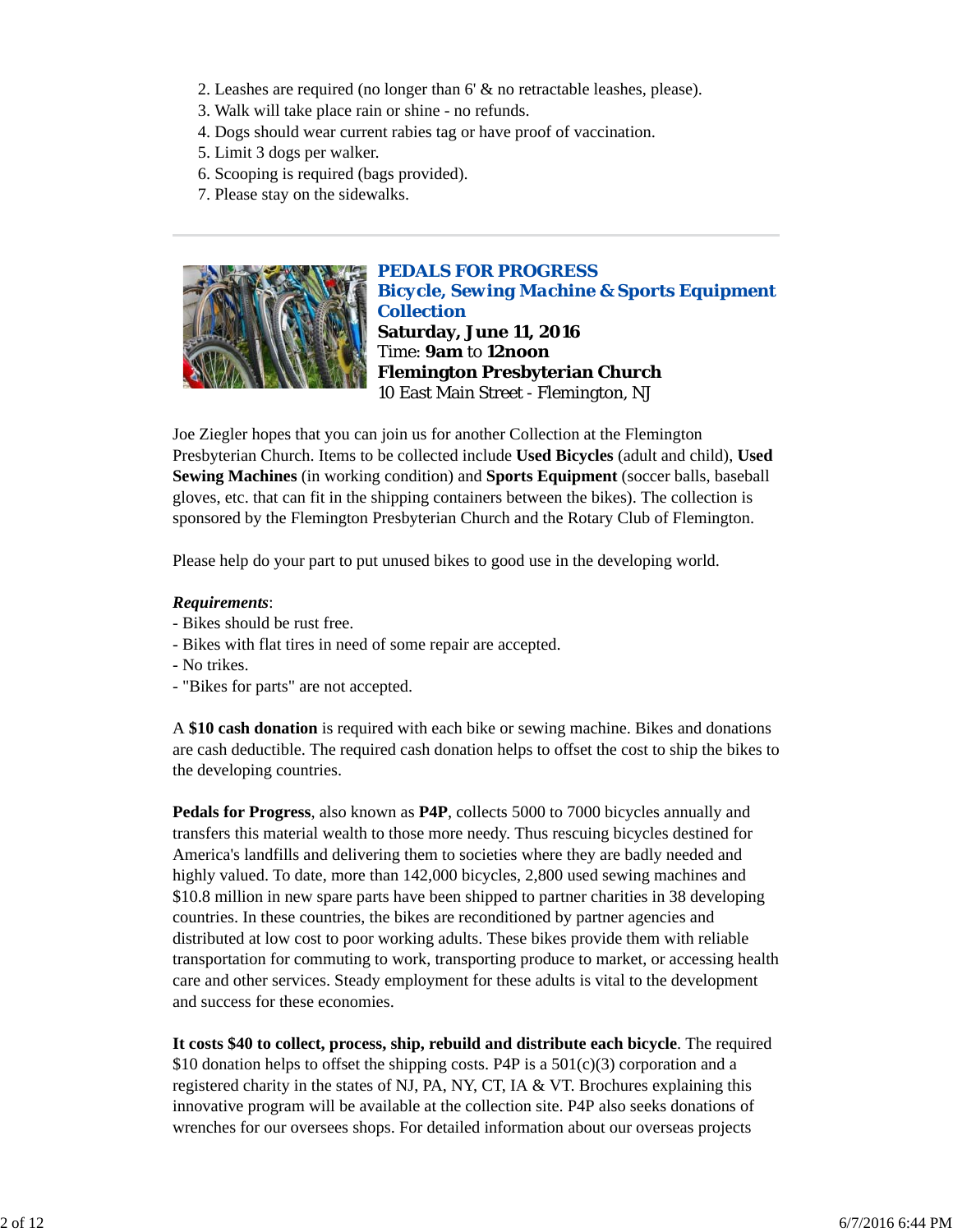and a current schedule of bicycle collection, visit the P4P website at **www.p4p.org**. If you miss this collection date, you can locate other bike collections through the Pedals for Progress website: **www.P4P.org**



## *CHANGING of the GUARD DINNER* **Wed, June 22 from 6-9pm** Copper Hill Country Club

The Changing of the Guard Dinner is scheduled for Wed, June 22nd at the Copper Hill Country Club.

Please join your fellow Rotarians as President Mick turns the gavel over to incoming President, D.J

Wright. Award presentations will include the coveted Rotarian of the Year & Paul Harris Fellow. Other awards will include Perfect Attendance and awards presented by President Mick himself.

A cash bar will open at 6pm, followed by a sit down dinner and program. There will be no regular lunch meeting that day in lieu of the evening dinner.

Please **RSVP** by **Friday, June 17th** to the Evite invitation that will be sent by email. If you did not receive an Evite for some reason, please let us know if you are able to attend. Please indicate the total number attending when you do RSVP.

Cost to Attend:

- Weekly paying members will pay \$14 for their meal. No cost for their spouses.
- Quarterly paying members and their spouses attend free of charge.
- No cost for spouses of deceased members.
- Friends of Rotary will pay \$25 per person.



## *Rotary Club of Flemington Spring 2016 SCHOLARSHIPS*

A very special thanks to Ted Weinstein and the Scholarship Committee for working very hard to select five students to received a scholarship towards higher education. The students were present at the Wed, 6/1/2016 Flemington Rotary Club meeting.

The following is a summary of the scholarship recipients thanks to the efforts of Chris Kamnitsis and Kim Metz:

## **Amanda Scully**

Amanda has maintained an exceptional grade point average while still holding down a job, and volunteering a tremendous amount of her time to various projects.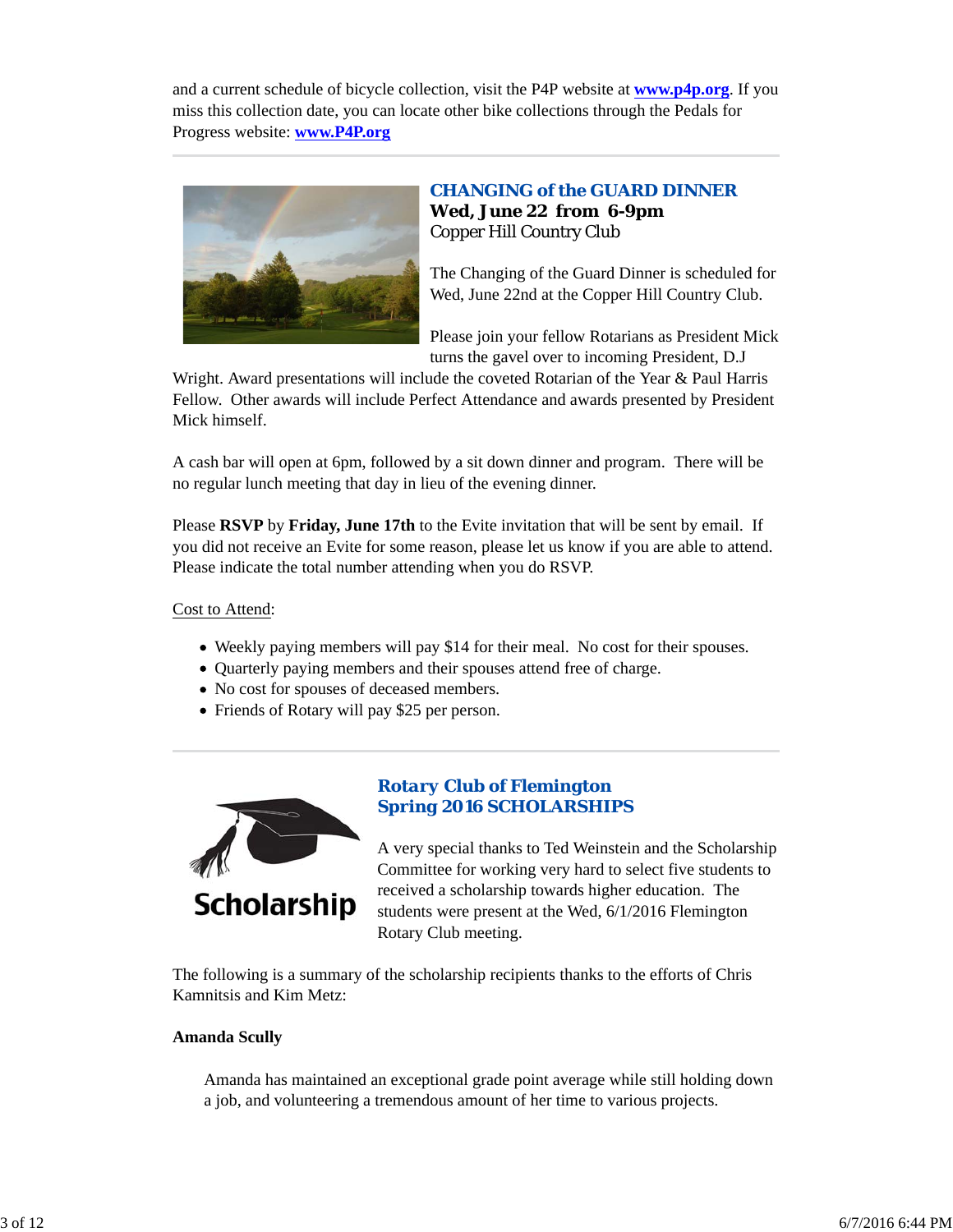In particular, her help in organizing a large fundraiser earned her recognition in the community and our scholarship committee.

### **Rachel Moskowitz**

Rachel is an all around student, whose resume caught our scholarship committees attention.

She is a scholar athlete, a dance instructor, a volunteer for multiple community based organizations and projects, as well as the head of the Women In Science Committee. Rachel is leading the charge for women to become more engaged in the field of science, and plans to study molecular biology.

### **Meredith Okamoto-Buhl**

Meredith is an accomplished Artist and musician who used her talents in volunteering for numerous projects and fundraising events here in Hunterdon County.

She was the student director for the Devil's cabaret, a bassist for the pit orchestra in the community theater, and is even a lead singer in a band. She plans on studying business in creative enterprises this coming fall.

## **Maria DeGenova**

Maria is a hard working student and a talented violinist, who also has a tremendous connection with children.

This lead her to become a volunteer at the Hunterdon Family Success center, helping young children with their schoolwork and studies in their after school program.

We wish her the best of luck this fall at TCNJ.

## **Allyson Stillwell**

Allyson has been working on her career goal in the health science field. She received 11 college credits with a potential of receiving an additional 11 credits while enrolled in Hunterdon County Polytech's Nursing program. As the President of Hunterdon Central's Student Council she has been involved in a lot of community service projects and raising funds for those in need.

With high honors, she has also become a member of the National Honor and National Technical Honors Societies. With her drive to succeed and her compassionate and caring personality she will surely reach her goal in obtaining a Master's Degree in Nursing which will begin at RVCC this fall.



*PHOTO ALBUM from the Evening Dinner and Farm Tour at Stonybrook Meadows Farm* **Held on Wed, May 25, 2016**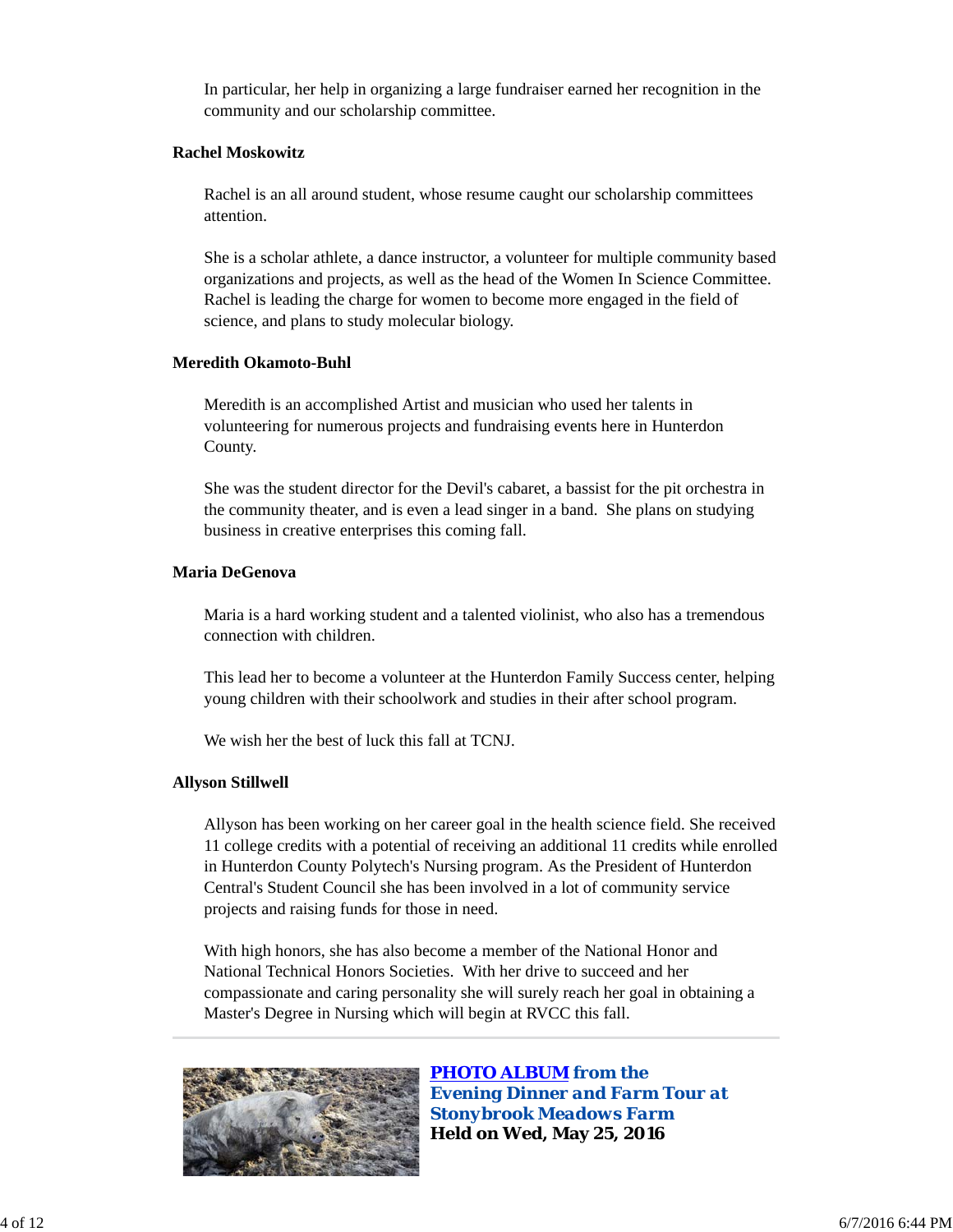

**Click Here** or on the photo to the left to view the Photo Album from the recent evening at Stonybrook Meadows Farm. Everyone attending

had a great time! A special thanks to Ann del Campo for opening her farm for everyone to enjoy.

A very special thanks to the Rev. Dr. Herb Bohler for taking the photos and generating the album.

### *NEW MEMBER* **Adam Boynton**

The Membership Committee and Board have approved **Adam Boynton** for membership in the Rotary Club of Flemington. Adam has been proposed by Joe Ziegler and has attended several of our club meetings. He will have the classification of "**Church/Social Services**". Adam is a Lieutenant with The Salvation Army here in Flemington, NJ. Adam and his wife reside here in Flemington.

Joe Ziegler completed Adam's orientation meeting on 5/24/2016. Now we just need to schedule Adam's official induction into the club.



## *OFFICERS & BOARD MEMBERS for the 2016-2017 Flemington Rotary Year* **Presented by President-Elect, D.J. Wright**

At the 5/4/2016 Club Meeting, the slate of club officers for the 2016-2017 Flemington Rotary year was voted on and approved.

The slate of officers is as follows:

# **2016-2017 RCOF Officers & Board Members**

| Club President      | Daniel James "D.J." Wright               |
|---------------------|------------------------------------------|
| President-Elect     | <b>Kim Metz</b>                          |
| Secretary           | Karen Widico                             |
| Treasurer, General  | <b>Bob Newland</b>                       |
| Treasurer, Lunch    | <b>Lynn Hyman</b>                        |
| <b>Board Member</b> | Mick Schaible (immediate Past-President) |
| <b>Board Member</b> | <b>Sandy Clark</b>                       |
| <b>Board Member</b> | <b>Joe Ziegler</b>                       |



*Hunterdon County Rotary Clubs donate \$3600 to the Flemington Area Food Pantry* **Wed, April 13, 2016**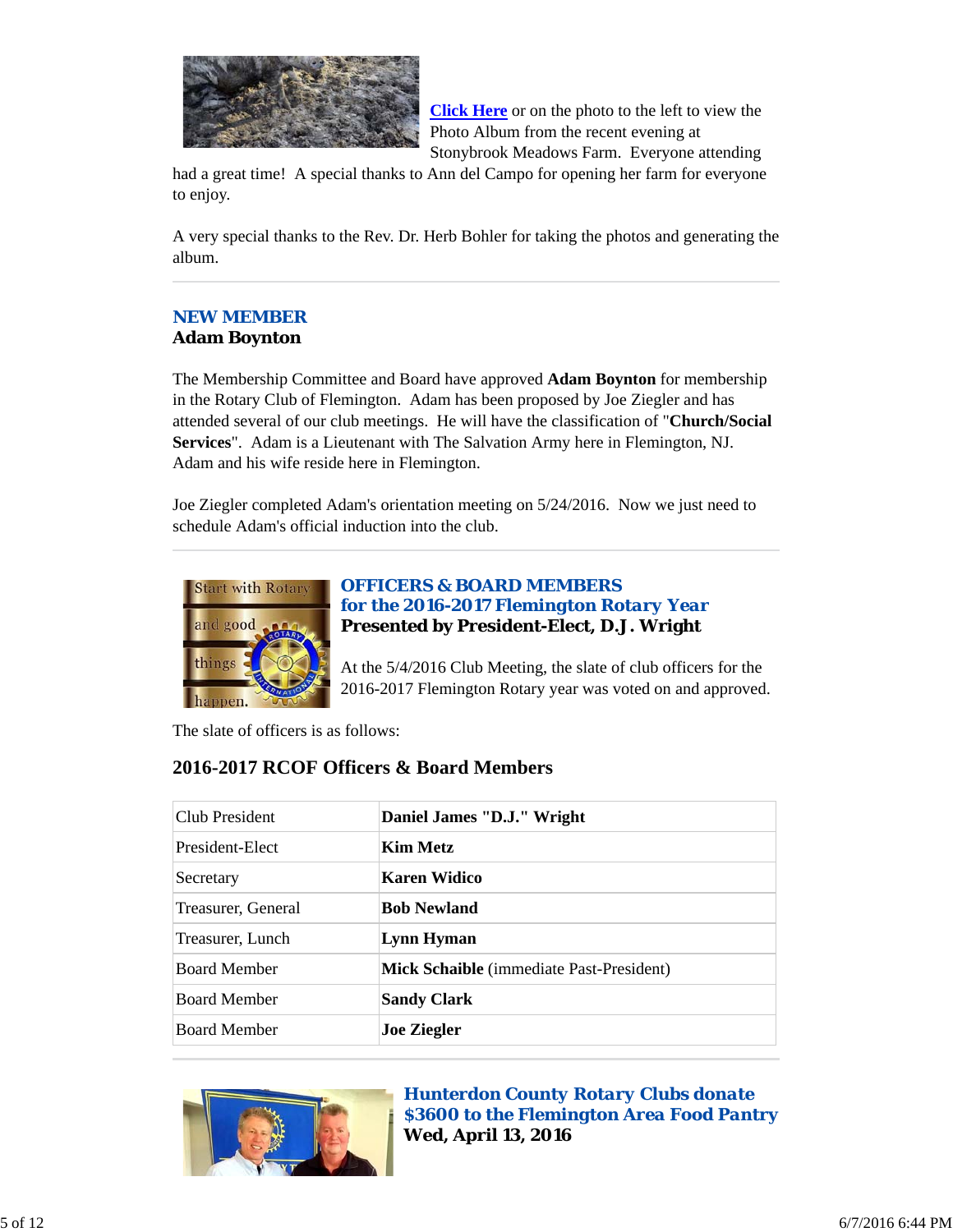

At the 4/13/2016 Flemington Rotary Club Meeting, the Hunterdon County Rotary Clubs presented at **\$3600 check** to the **Flemington Area Food Pantry**. The donation was made from the proceeds of the 2016 Hunterdon County Rotary Soup Cook-Off.

Pictured from left to right are **Mick Schaible** (Flemington Rotary President & Chair of the Soup Cook-Off event) and **Gary White** (Executive Director

of the Flemington Area Food Pantry).

The Hunterdon County Rotary Soup Cook-Off is a community awareness project of the Rotary Clubs of Hunterdon County, dedicated to helping people in our community. All cook-off proceeds are donated to the food pantries of Hunterdon County to fight HUNGER IN HUNTERDON.

Joint Effort by the Hunterdon County Rotary Clubs: The Soup Cook-Off event is organized and run as a joint effort by the Rotary Clubs of Flemington, Clinton Sunrise, North Hunterdon, Lambertville-New Hope, Whitehouse and the Hunterdon Horizon eClub.



Click Photo to see a larger image

## *Rotary Club of Aberdeen, MD* **Raffling a 2016 Jeep Wrangler 4x4 Raffle Drawing on 9/12/2016**

Bob Burgard, current Club President for the Aberdeen Rotary Club, wanted to pass along this information.

The Aberdeen Rotary Club (ARC) is raffling a **2016 Jeep Wrangler Unlimited Sport**

**4X4**. Only 2000 Tickets will be sold at **\$50.00 each**. The drawing will be held at the Annual ARC Golf Outing on September 12, 2016.

In addition to the Jeep, there is a second prize of \$1,000 and a third prize of a \$250 Gift Certificate to Saxon's Jewelers in Harford County, MD.

Aberdeen Rotary Club is anticipating significant support for the Harford County Boys and Girls Club and Local Scholarships that are budgeted for over \$50,000.

The Aberdeen Rotary Charities is a 501c3. Tax deductible contributions are in reference to EIN# 90-0752980.

If you have any questions, contact Bob Burgard as follows: Cel(908) 528-4073 (or) Office(908) 751-1223.

410-838-6257 is a Call Center that forwards the call to raffle coordinator.

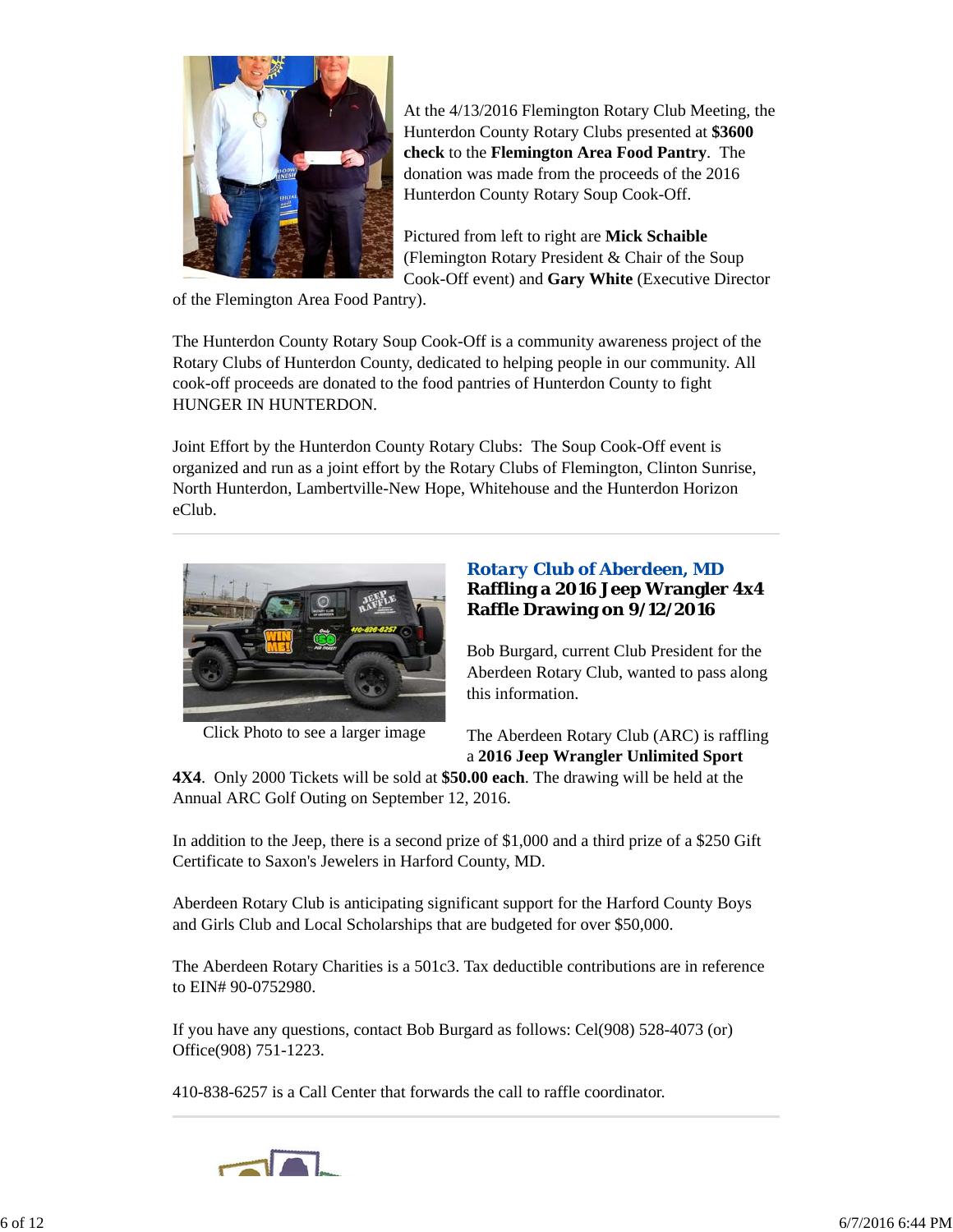

## *The Flemington Rotary MEMBER DIRECTORY Is Updated on the Website*

A PDF copy of the Club Directory is now kept on the club website, located on the password protected "**Members Only**" page. To access this, simply goto

**www.FlemingtonRotaryNJ.org** and click on "Members Only" in the upper left. The page is password protected. If you do not have the password, simply email us and request it.

If you see any updates that need to be made (a change of address, email, phone number, something is not listed correctly, etc.), please email Sandy Clark and request any changes to be made. **Click Here** to generate an email to Sandy.



# *SPEAKERS & PROGRAMS BEING SOUGHT*

President Mick is looking for some ideas for upcoming meeting programs and speakers. If you have any leads, please pass them onto Mick Schaible, who will follow-up to schedule the speaker.

**Click here** to generate an email directly to Mick.



As you know, the Rotary Club of Flemington is a member of the H.C. Chamber of Commerce. This enables all Rotarians the ability to attend a Chamber function as a "member". If someone asks you what your business is, you would explain that you are a member representing the Rotary Club of Flemington. **Click Here** to visit the Chamber website for a listing of upcoming events.



*Jersey Talk Radio - Internet Radio "THE ROTARY HOUR"* **Tuesdays** from **5pm to 6pm**

PDG Megan Jones-Holt is the host of "The Rotary Hour" on the "Jersey Talk Radio" internet radio station. She is always looking for guests to have on the show. If you are intersted, please get in touch with Megan at (908)894-4590 or **mjonesholt@gmail.com**.

**Click Here** to listen to the Internet Radio station from your PC, smart phone, mobile device, etc.



*FLEMINGTON BUSINESS IMPROVEMENT DISTRICT* www.downtownflemington.com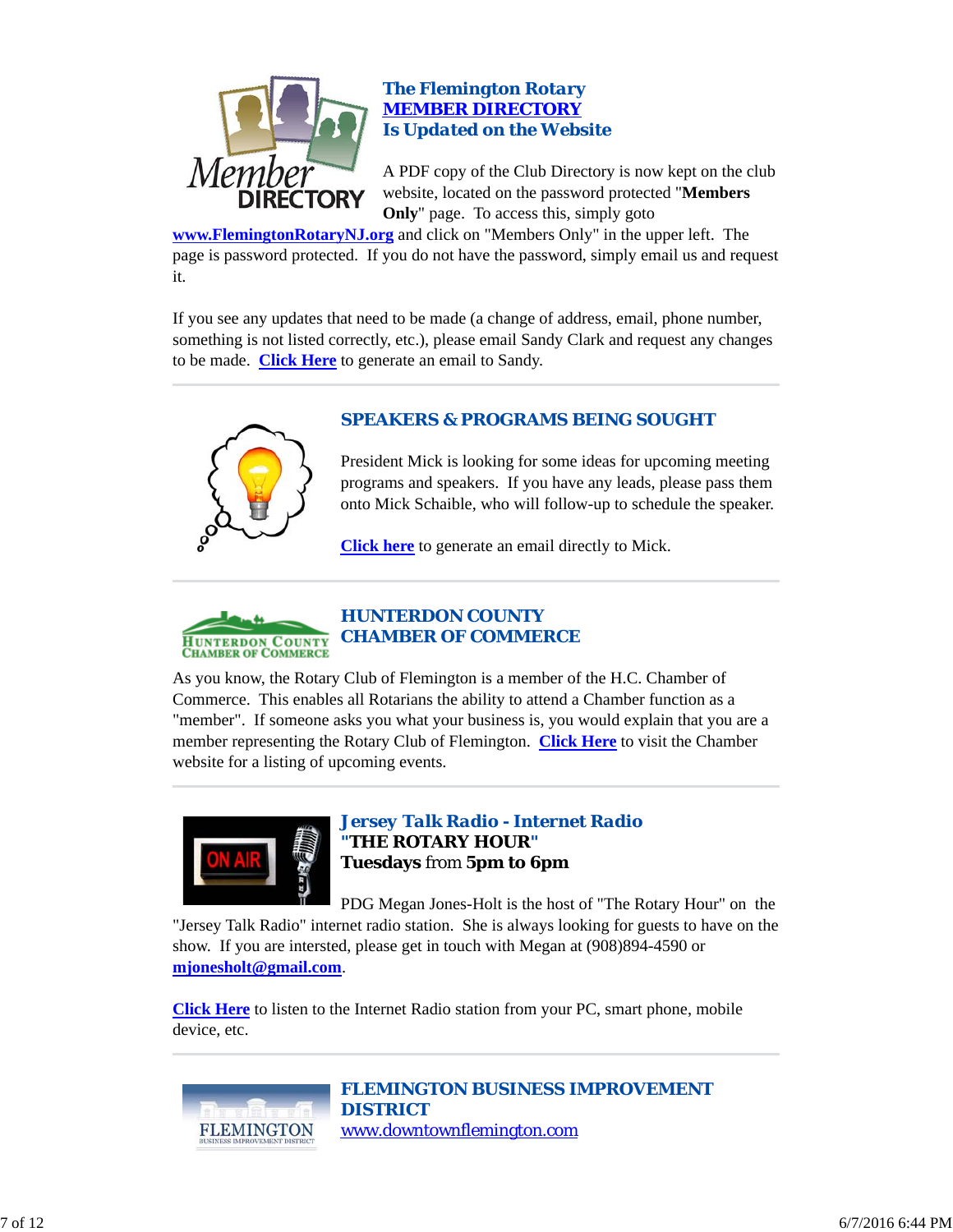If you would like to learn more about events and activities going on around Flemington, please **CLICK HERE** to visit the Flemington Business Improvement District (BID) website.

## *ROTARY DISTRICT 7510 NEWS*

**Click Here** to read the current news from our Rotary District 7510.

### *SPEAKERS & PROGRAMS BEING SOUGHT*

We are always seeking new or creative ideas for upcoming meeting programs and speakers. If you have any leads, please pass them onto Mick Schaible. **Click here** to generate an email directly to Mick.

## *UPCOMING DATES TO NOTE:*

Wed,  $6/08$ : Linda Swackhammer, regarding the annual St. Baldrick's fundraiser in Sergeantsville. Participants shave their heads and folks sponsor them for childhood cancer awareness.

Wed, 6/15: Open

Wed, 6/22: **Changing of the Guard Dinner at 6pm** at the Copper Hill Country Club. (*Note there is NO noon meeting on this day*)

Wed, 6/29: Lissa Pettenati, Special Education/Biology Teacher at the Delaware Valley High School. She will speak about the Aquaponics and Hydroponics program that their class is using to grow vegetables using water and fish. They are looking to expand the program, but need help to get a large submersible pump and tubing.

**Next RCOF Board Meeting**: To Be Announced. (Meetings held bi-monthly). **Next Membership Meeting**: Wed, 6/8/2016 at 1:30 PM (Usually the 2<sup>nd</sup> Wed).

#### **Upcoming RCOF Club Events, Fundraisers, Fellowship Events, Etc**.:

Sat, 6/11: **Pedals for Progress** Bicycle, Sewing Machine & Sports Gear Collection Sun, 6/12: **8th Annual Bark in the Park - Dog Walk**

#### **Rotary District 7510 Events & Functions:**

Fri, 6/10: 4th Hunterdon County Meeting - Time & Location To Be Announced Thurs, 6/30: District 7510 Changing of the Guard

## *COMMITTEE LIST:*

**Click Here** to download the listing of all current Club Committee's and its members.

#### *"MEMBERS ONLY" WEBSITE:*

#### **Click Here for the Members Only section of the website to find:**

- 1) The "Membership Proposal Form" to propose a new member.
- 2) New Member Information.
- 3) An Online Copy of the Club Membership Directory.
- 4) A Link to All Photos Albums of the Club.

## *ROTARY WEBSITE LINKS:*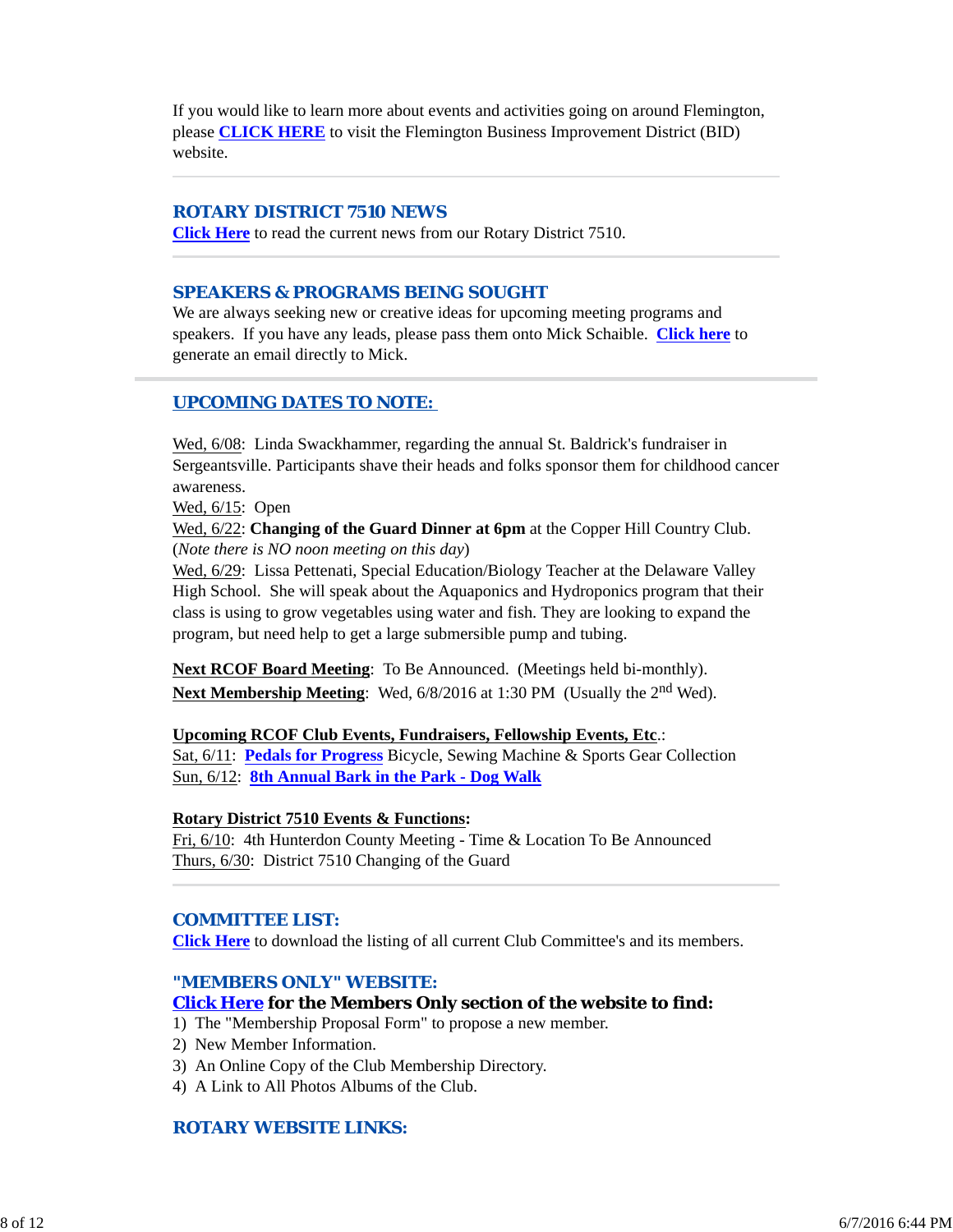## *NEARBY ROTARY CLUB MEETINGS:*

As A Rotarian, you are Welcome to attend a Rotary Club meeting anywhere in the world. Click here for the Rotary Club Locator App. Or see below for some local meetings:

### Mondays

**Lambertville/New Hope** (6:30 pm) - Lambertville Station Restaurant; 11 Bridge Street, Lambertville NJ 08530

**Piscataway** (12:15 pm) - Radisson Hotel; 21 Kingsbridge Road, Piscataway, NJ 08854

## Tuesdays

**Whitehouse** (12:15 pm) - Max's 22; 456 Route 22 West, Whitehouse Station, NJ 08889 **Princeton** (12:15 pm) - The Nassau Club; 6 Mercer Street, Princeton, NJ 08540 **Bridgewater-Bound Brook** (12:15 pm) - Arbor Glenn; 100 Monroe St, Bridgewater 08807

### Wednesdays

**Branchburg Township** (7:30 am): Stoney Brook Grille; 1285 Route 28, North Branch, NJ 08876

**Flemington** (12:15pm): Copper Hill Country Club; 100 Copper Hill Road, Ringoes, NJ 08851

**Hillsborough Township** (6:15 pm): Pheasant's Landing; 311 Amwell Road (Rt. 514), Hillsborough, NJ 08844

## Thursdays

**Clinton Sunrise** (7:30 am): Clinton Fire Department; New Street, Clinton, NJ 08809 **Somerville/Bridgewater** (12:15 pm): Bridgewater Manor; 1251 US Highway 202/206, Bridgewater, NJ 08807

**Trenton** (12:15 pm): Freddie's Tavern; 12 Railroad Avenue, West Trenton, NJ 08628

## Fridays

**North Hunterdon** (12:15 pm): Beaver Brook County Club; 25 County Club Drive, Annandale, NJ 08801

**Princeton Corridor** (12:15pm): Hyatt Regency; 102 Carnegie Center, Rt. 1 North, Princeton, NJ 08540

## eClub

**Rotary eClub of Hunterdon Horizon**: View website for meetings or online makeups.

RI President's Call for Action in **2015-2016**: **"Be A Gift To The World"**

**Rotary Club of Flemington - Our 92nd Year** Founded October 3, 1923 \* Charter #1529 \* District 7510

| Club President | <b>Mick Schaible</b> |
|----------------|----------------------|

| <b>ICIUD FIESIUEII</b> | писк оснание |
|------------------------|--------------|
| President-Elect        | D.J. Wright  |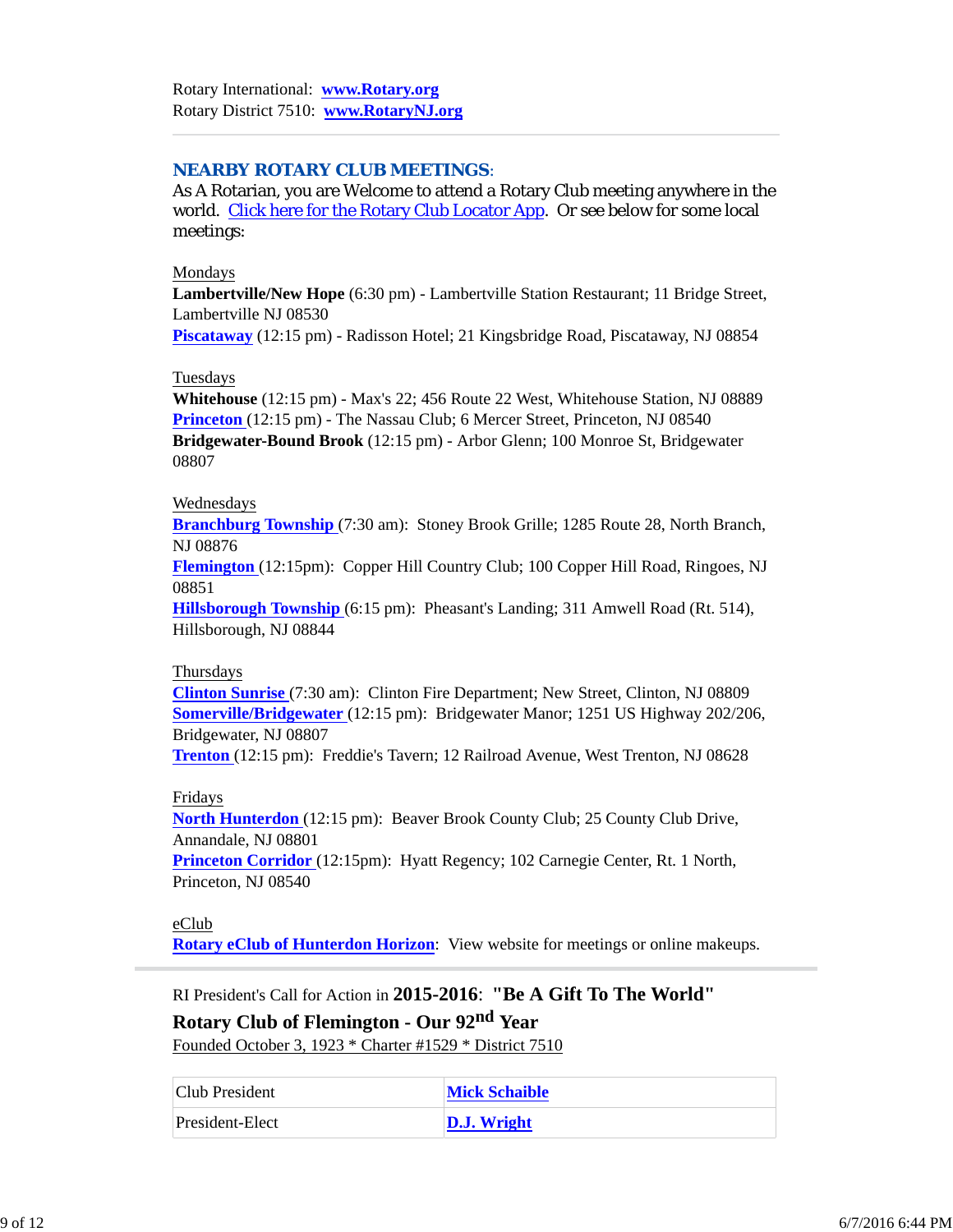| Secretary                                | <b>Chris Steffner</b>                        |  |  |
|------------------------------------------|----------------------------------------------|--|--|
| Treasurer, General                       | <b>Bob Newland</b>                           |  |  |
| Treasurer, Lunch                         | <b>Lynn Hyman</b> (immediate Past-President) |  |  |
| <b>Board Member</b>                      | <b>Chris Kamnitsis</b>                       |  |  |
| <b>Board Member</b>                      | <b>Joe Ziegler</b>                           |  |  |
| Sergeant-at-Arms                         | <b>Jim Davidson</b>                          |  |  |
| R.I. President                           | K.R. "Ravi" Ravindran (Sri Lanka)            |  |  |
| District Governor (DG)                   | <b>Hal Daume</b> (Berkeley Heights, NJ)      |  |  |
| District Governor Elect (DGE)            | <b>Charles Minton</b> (Union, NJ)            |  |  |
| District Governor Nomimee (DGN)          | <b>Bob Zeglarski</b> (Roselle-Rosselle Park) |  |  |
| <b>Assistant District Governor (ADG)</b> | <b>Albert Varga</b> (Lambertville-New Hope)  |  |  |

Club Meetings: **Wednesday, 12:15 pm, Copper Hill Country Club** 100 Copper Hill Road, Ringoes 08551





Be a gift to the world

**MISSION STATEMENT:** The mission of Rotary International is to assist and guide Rotarians and Rotary clubs to accomplish the Object of Rotary to ensure Rotary's continuing relevance and to help build a better world, emphasizing service activities by individuals and groups that enhance the quality of life and human dignity, encouraging high ethical standards, and creating greater understanding among all people to advance the search for peace in the world.

**THE OBJECT OF ROTARY:** The object of Rotary is to encourage and foster the ideal of service as a basis of worthy enterprise and, in particular, to encourage and foster:

**1st**: The development of acquaintance as an opportunity for service;

**2nd**: High ethical standards in business and professions, the recognition of the worthiness of all useful occupations, and the dignifying of each Rotarian's occupation as an opportunity to serve society;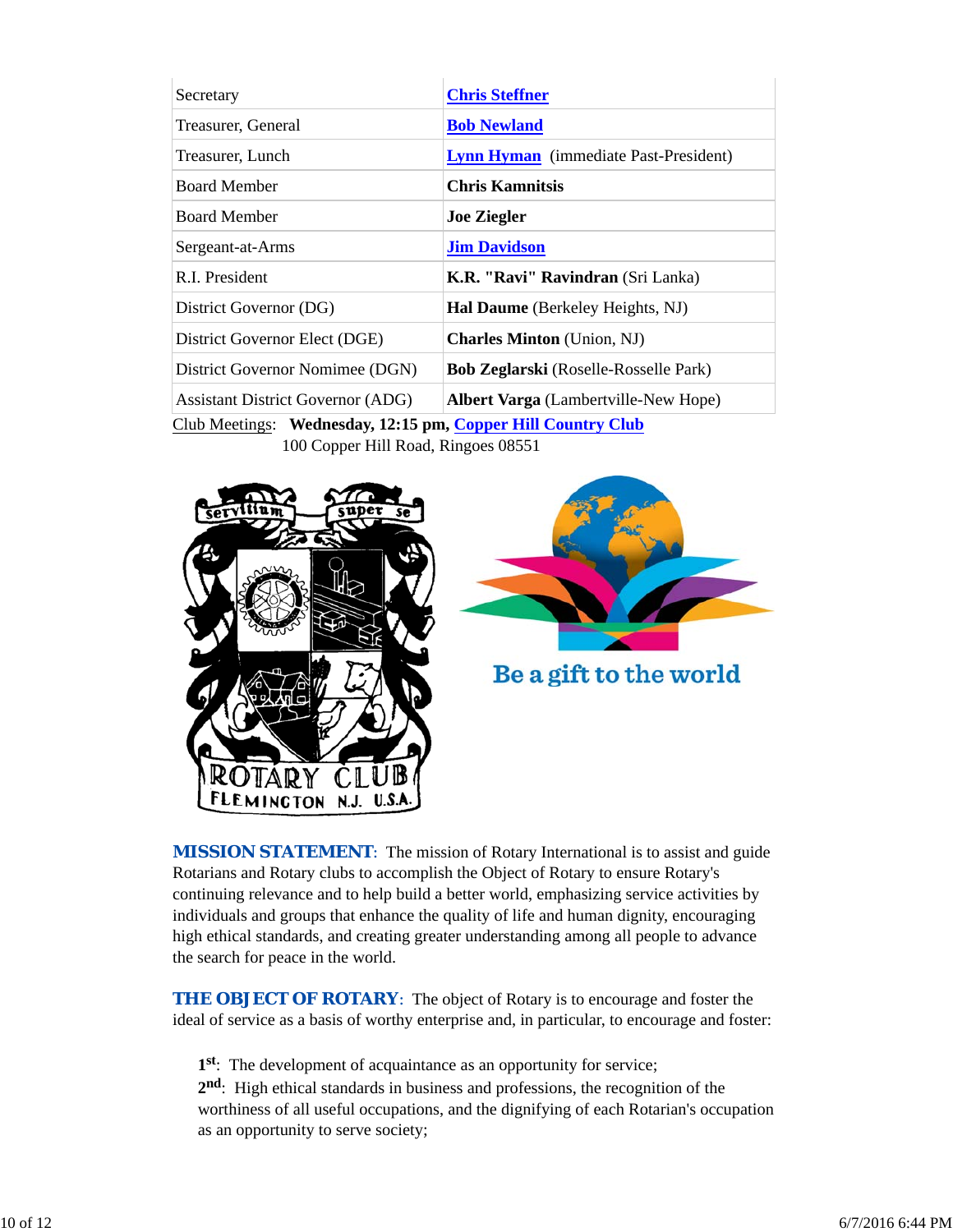**3rd**: The application of the ideal of service in each Rotarian's personal, business and community life;

**4th**: The advancement of international understanding, goodwill, and peace through a world fellowship of business and professional persons united in the ideal of service.

## **THE 4-WAY TEST:** "Of the things we think, say or do:

- **1st**: Is it the Truth?
- 2<sup>nd</sup>: Is it Fair to all concerned?
- **3rd**: Will it build goodwill and better friendships?
- **4th**: Will it be beneficial to all concerned?"

## *ROTARY's AVENUE'S OF SERVICE*:

**1)** Through **Club Service**, we have fun, build lasting friendships, and make sure that our club runs well.

**2)** Through **Vocational Service**, we volunteer our professional skills to serve others and promote integrity in everything we do.

**3)** Through **Community Service**, we address local needs and work with our community to bring lasting improvements.

**4)** Through **International Service**, we meet humanitarian needs around the globe and promote world understanding and peace.

**5)** Through **Youth Service**, we work with young people to help them become the next generation of leaders, visionaries, and peacemakers.

## **2015-2016 CLUB MEMBER ROSTER Rotary Club of Flemington, NJ**

Current Number of Members: 44

| <b>Rotarian</b>                   | <b>Member Since</b> | <b>Classification</b>                    |
|-----------------------------------|---------------------|------------------------------------------|
| Black, Bruce B.                   | 2007                | <b>Health and Fitness</b>                |
| Bohler, Herbert C. (Herb)         | 1977                | <b>Specialty Advertising</b>             |
| <b>Boynton, Adam</b>              | 2016                | <b>Church / Social Services</b>          |
| Campbell, Jennifer                | 2015                | <b>General Practice</b>                  |
| Chittenden, Robert L. (Bob)       | 2003                | M.E.F.P. Consulting Engineering          |
| Clark, Arthur L. (Sandy)          | 1987                | Printing                                 |
| Davidson, James G. (Jim)          | 2002                | <b>Rubber Products</b>                   |
| del Campo, Ann                    | 2016                | <b>Scientist &amp; Farmer</b>            |
| Ferrari, Frederick J. (Fred)      | 1964                | Orthodontia                              |
| Fisher, Charles H. (Charlie)      | 1961                | <b>Funeral Services</b>                  |
| Fisher, Thomas H. (Tom)           | 2012                | <b>Property &amp; Casualty Insurance</b> |
| Harrison, Jeffrey (Jeff)          | 1996                | Psychotherapy                            |
| <b>Goldsmith, Cheryl</b>          | 2016                | <b>Realtor</b>                           |
| <b>Goodwin, Michael S.</b>        | 2016                | <b>Youth Development</b>                 |
| Hyman, Lynn                       | 2010                | Retail Banking                           |
| Kamnitsis, Christopher P. (Chris) | 2001                | <b>Financial Planning</b>                |
| <b>Kritharis, Nikolaos (Nik)</b>  | 2016                | <b>Dentistry</b>                         |
| Liebross, Ira                     | 1997                | <b>Family Medicine</b>                   |
| Loew, Darren                      | 2002                | Orthodontics                             |